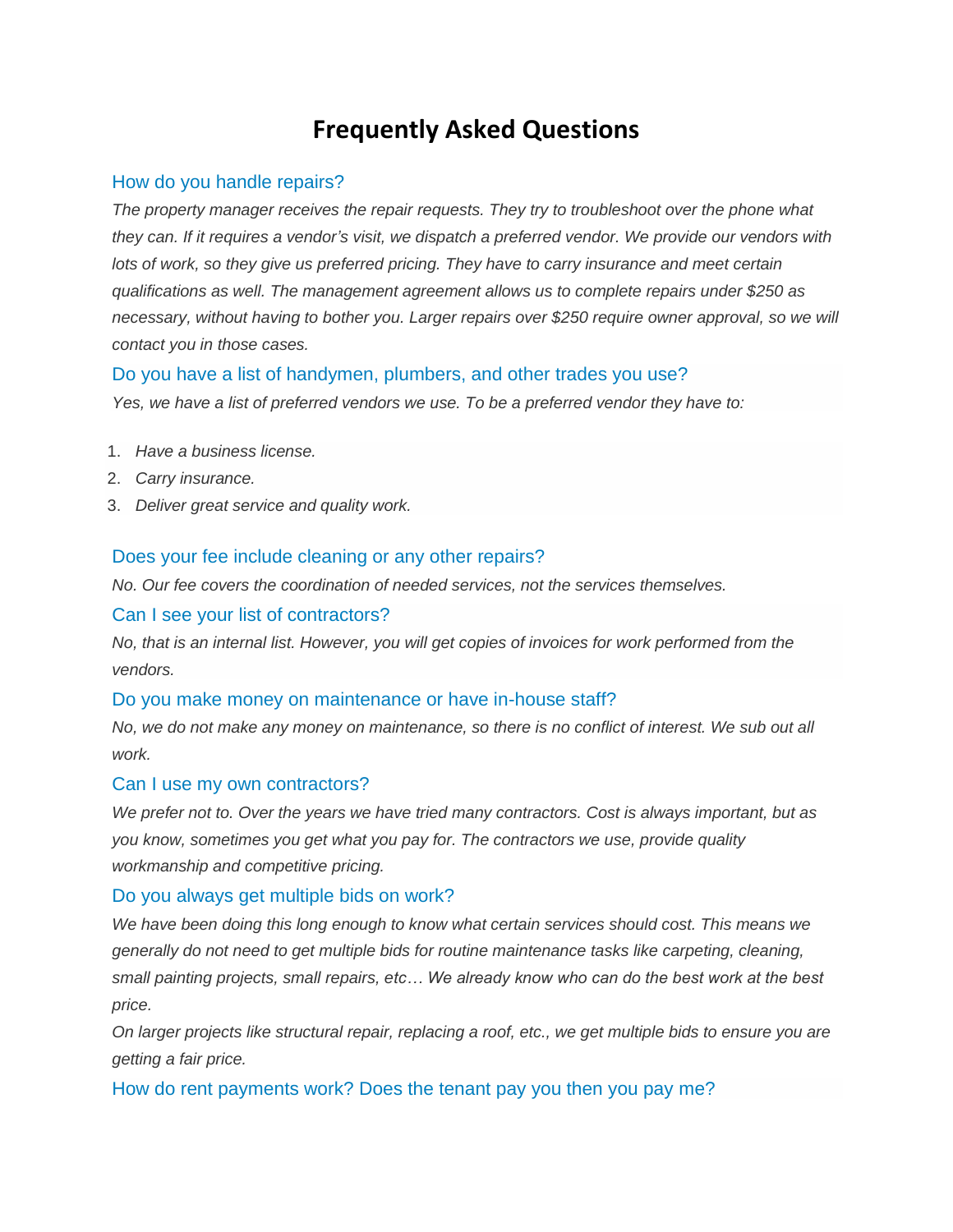*The tenant pays Brick & Mortar rent and we deposit it into our trust account. We direct deposit the rent minus our fee, and any other expenses, into a bank account of your choice.*

# Do you send me a statement each month?

*At the beginning of each month, we email an owner statement. The statement shows income and expenses for the previous month and the current month. For example, in June you will get the statement for the full month of May and part of June. We also include copies of work orders and invoices.*

# How do you set the rent?

We perform a market analysis and recommend a rent range to list. Properly priced properties will *rent in 4 weeks or less. Vacancy will quickly erode your revenue, so it is important not to price the property too high where it sits on the market.*

*What we do is figure out what is the highest rent the unit can get in today's market. Then we set the rent slightly below that number. Setting a slightly competitive rent does 3 things:*

- 1. *It generally attracts a higher-quality tenant. A good tenant knows he/she is in high demand, so they usually shop for a fair deal. Conversely, risky tenants are more likely to pay a higher price in order to get into a property.*
- 2. *The tenant is more likely to renew the lease.*
- 3. *The tenant is less likely to be nit-picky on repairs and upgrades, during the tenancy.*

# How long should it take to rent the house?

*We lease the vast majority of our rentals in 4 weeks or less. If it sits on the market longer than that it means either the property is priced too high or it does not show well. We get the most activity on a property in the first 2 weeks. If it has not been rented after 2 weeks, it usually means we priced it too high and we need to reduce the price.*

# Can I approve the tenant?

*We do not include the owner in the tenant selection process. We spent a lot of time and money developing written rental criteria and an objective tenant selection process. When processing an application, we take into account FICO score, credit history, income verification, eviction history, and criminal history. Each tenant gets a score that says they are approved, conditionally approved (may be accepted with increased deposit or co-signor), or denied.*

*We take the tenant selection process very seriously. If we pick a bad tenant where we are constantly battling them and chasing after the rent, Brick & Mortar loses money. We share a common goal to pick the best tenant possible.*

# Why can't I choose the type of tenant?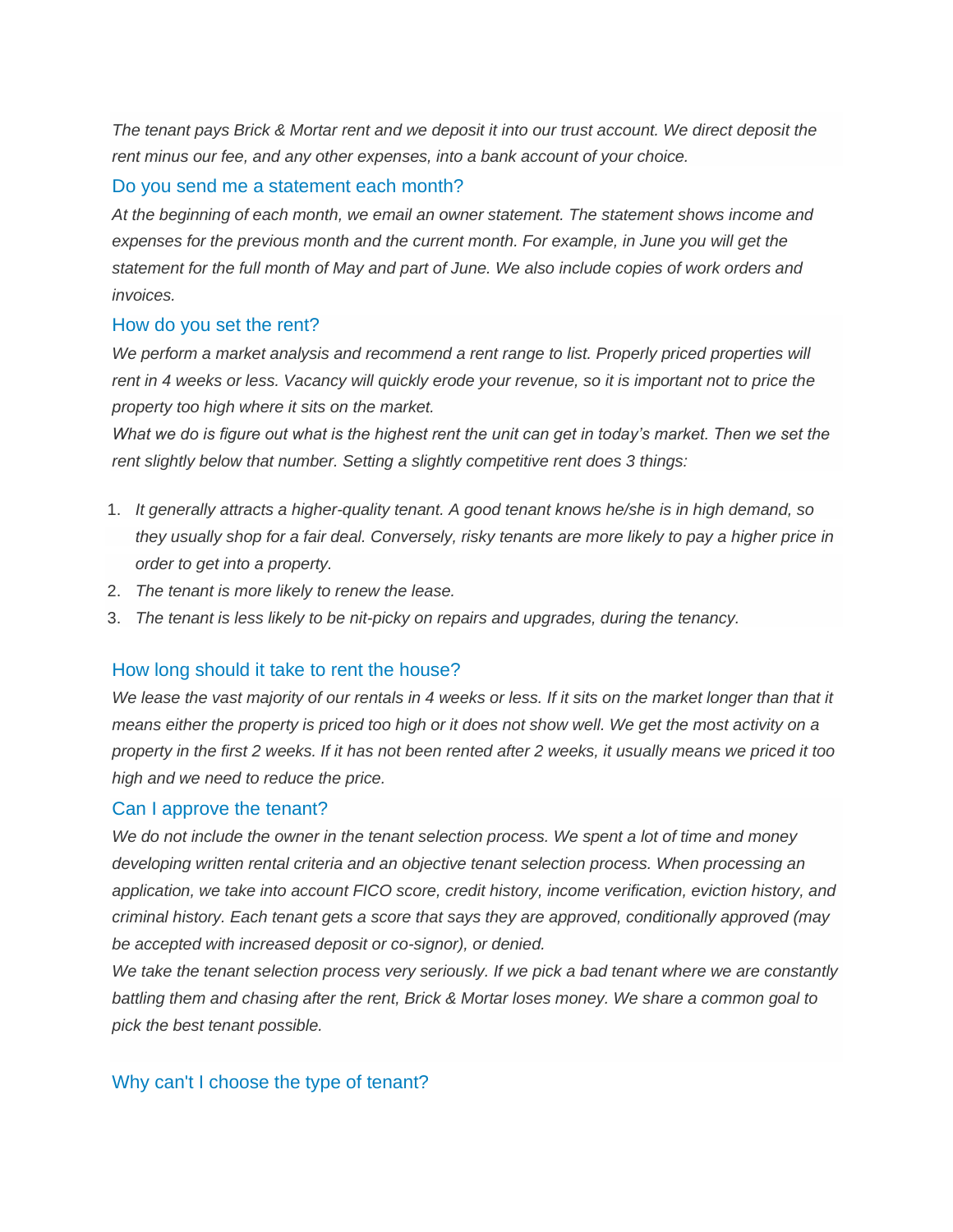*Unless you are familiar with Fair Housing Laws and have developed your own written rental criteria, it is not in your best interest to choose the tenant. Fair Housing Laws are very strict and enforced by Federal, State, and local agencies. An owner may not intentionally discriminate, but because their selection process was not consistent and left room for interpretation, they could be found guilty of violating the law. We are trained in Fair Housing Laws and therefore the best person to pick the tenant.*

#### Can I meet the tenant?

*You could, but we highly advise against it. One of the best reasons to have a property manager, is we are a buffer between you and the tenant. If you meet the tenant, you can be put on the spot for repair and lease term requests. The tenant should never have your contact information. When they do, often they will go directly to you with requests. This triangle of communication causes lots of problems for everyone involved.*

#### What if I have someone that wants to rent my place?

*Send the lead to us and we will send them information on how to apply. All tenants must go through our application process, even if you know them. Keep in mind, that renting to friends or family can get messy, so proceed with caution.*

#### How long is our management contract?

*We sign a one-year agreement that goes month-month after the initial term. However, you can cancel at any time if you are not satisfied. Either you are happy and we work together or you are not and you are free to go elsewhere.*

#### If I decide to go with you, what are the first steps?

*We will send you a contract to review and sign via E-Signature.*

*If the property is vacant, we will walk the property and determine and make a list of all repairs needed to make the property rent ready. We email you regarding our findings and explain our plan to make it rent-ready.*

*If the property is occupied, we contact the tenant and set up a walkthrough.*

#### What type of insurance do I need to carry?

*You need to carry a Landlord Policy. This has specific coverage important to landlords, so it is important you switch to this type of policy if you currently have a homeowners policy.*

#### How are showings handled?

*We do in-person showings where one of our managers will meet prospective tenants at the property to view.* 

#### Do you have a tenant and owner portal?

*Yes! About 93% of our tenants pay their rent online. They can also submit maintenance requests through their tenant portal.*

I want to get out of my lease with the tenant. How do I do that?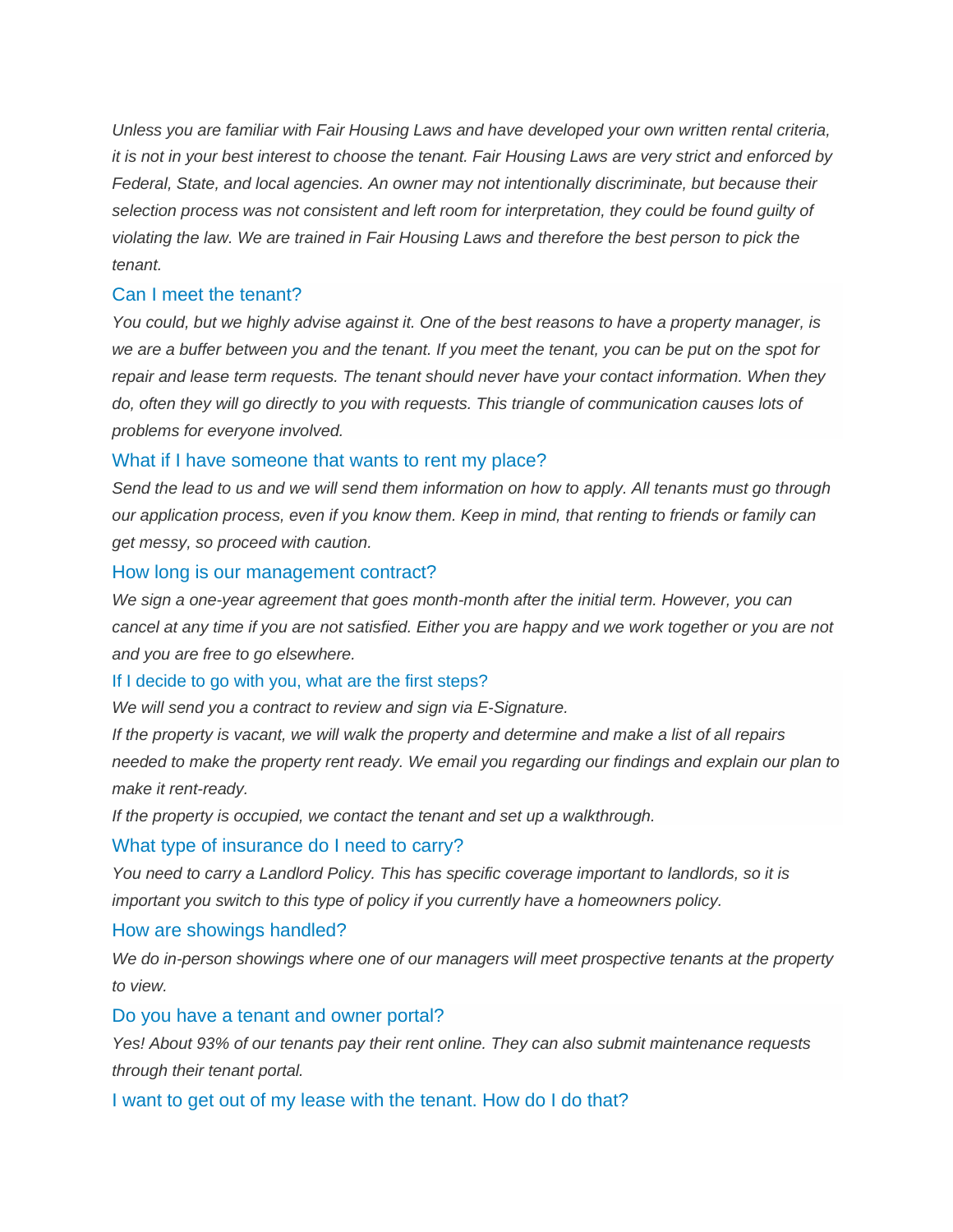*A lease is a legally binding contract and cannot be canceled unilaterally. Only with the agreement of both parties can a lease be terminated early.*

#### Can I make changes to your management agreement?

*The terms in our management agreement are designed into our management systems. It is hard for us to change terms without having to change our processes. Therefore, we cannot change our agreement.* 

#### I want to change my current management company. Can you assist with the transfer?

*We can definitely assist with the transfer. The first thing you need to do is review your current management agreement to see what the cancellation terms are. Management companies usually require written notice of 30 days or more. After reviewing the terms of your agreement, contact our office and we can walk you through our process.*

#### What happens if the tenant ruins my property?

*We do a very good job of screening tenants upfront, so tenant damages are limited. However, even with the strictest of criteria, things can happen. Only a tiny percentage of our move-out dispositions*  have tenant damages exceed the security deposit. In that event, we try to collect the sum from the *tenant. Should the tenant not pay, you will need to sue them in small claims court. We are not debt collectors but can refer you to companies who can assist you. We can also recommend an eviction warranty company to offset risk before a tenant moves into the property.* 

#### Who holds the security deposit?

*Brick & Mortar holds the tenant's security deposit. By law, the money belongs to the tenant and can only be used for past due rent or damages. The property management company is a neutral third party. We hold it in a trust account until the time of move out.*

#### Do I need to provide a fridge and washer/dryer?

*Yes, in the Northern Nevada market, it is common for rentals to include a fridge. The fridge needs to be comparable in style to the quality of your home.*

#### Can I rent my property furnished?

*Brick & Mortar does not handle furnished rentals. Should you choose to rent furnished, we can refer you to a company who can assist you.*

#### How long of a lease term do you recommend?

*We generally do one-year lease terms.*

#### Should I provide a Gardner?

*The majority of our owners pay for a landscaper. Typically, the service runs from April to November. We have a few landscapers we work with who provide great service and are an extra set of eyes on the property.*

Can you pay my mortgage, HOA, and other bills?